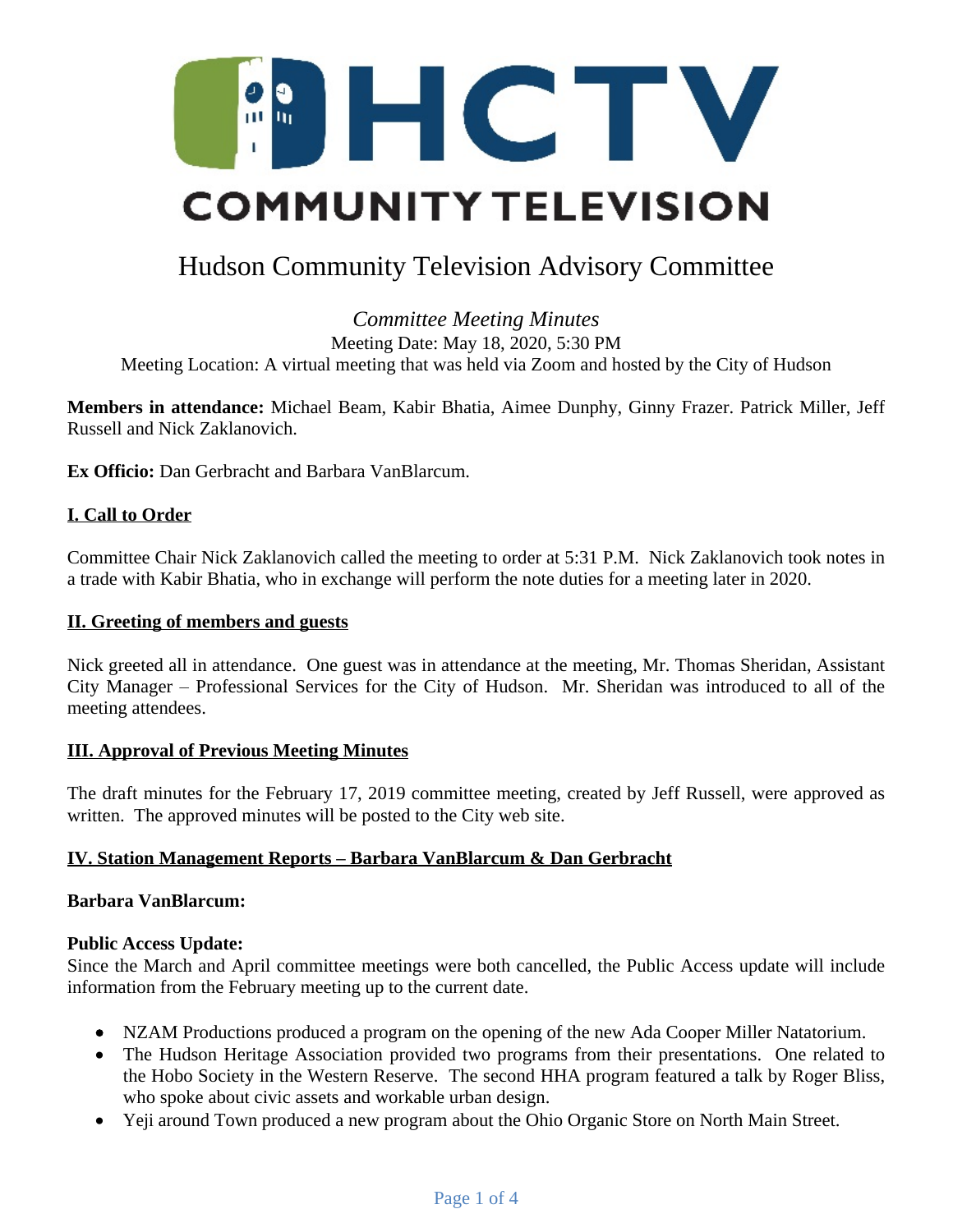# **IV. Station Management Reports – Barbara VanBlarcum, continued**

- Western Reserve Academy produced a program called "A Happy Lunar New Year, 2020".
- Committee members Patrick Miller and Jeff Russell produced a documentary-style program about the Hudson Job Search organization.
- The Hudson High School Girl's Lacrosse team provided coverage of a recent contest against Avon.
- The Hudson Presbyterian Church has joined the list of local churches providing coverage of their services for broadcast on HCTV.

Prior to the temporary shutdown of the HCTV studio due to the COVID19 virus, the station produced the following programming:

- A talk by John Mcnicken at the High School concerning impact investing leading up to the hydroponic gardens that are starting up at the school green house.
- Three Winter Music Concerts were recorded, the Orchestra, Choir and the Band.
- The Friends of Hudson Parks annual meeting was recorded.
- Two talks at the Library were recorded, one by author Allison Stanger and another by Tom Shachtman.
- The Rotary Club of Hudson's weekly meetings are now being held on Zoom and are airing on HCTV.
- Forum 360 is now recording their programs on Zoom and providing them in that fashion.
- The City Club of Cleveland is also recording their meetings on Zoom and providing them to the station.

# **Dan Gerbracht:**

- Dan reported that the studio has been closed since the state shut down order, and will only reopen upon direction from both the City administration and the School administration. During the shutdown, station staff has been working from home.
- Since February, new equipment was acquired including new laptops for both Barb & Meg Andrus. A new iPad was also obtained for Barb's use. New portable lights that had been on order were received, along with some external editing hard drives.
- A Teradek Live transmission system was purchased by the First Congregational Church for use in transmitting their Sunday services for live airing on HCTV. An additional system transmitter was also purchased.
- HCTV is now airing the meetings of City Council live on Channel 1022, following the purchase of some equipment that allows for live broadcast.
- The graduation ceremonies for Hudson High Scholl on June 10 will be aired live on Channel 1021.
- A Canvas graphic design software package was obtained to enhance the in-house productions.
- A list of video productions created by the station, in no particular order: Safely re-open in Hudson; Barlow Community Center lake dam project; City employee recognition and appreciation video; an anthem for small businesses; the changes to the walking trails at Hudson Springs Park; stay at home safely for Easter; Chief Varnes thanking the citizens for their donations to the Safety Forces; a Citizen's Safety Anthem text presentation; Good Day in Hudson for May and June; documentation on the emptiness in Downtown due to the pandemic; document the progress on the construction of the new Skate Park; document the road paving projects.
- Nick and Michael Beam both asked for more details on the new Teradek system. Dan said that the system transmits the video signal from the church, via the Internet, to a receiver located at the station. Michael asked if the system could be used by other organizations. Dan said that the system was purchased by the church and the initial operation would be a "trust building opportunity", so no additional system users will be permitted at this time.

Barb added that the Congregational Church has been recording their service since before HCTV even existed. The new equipment will allow for the church to move to the live schedule time of 10:30 AM each Sunday.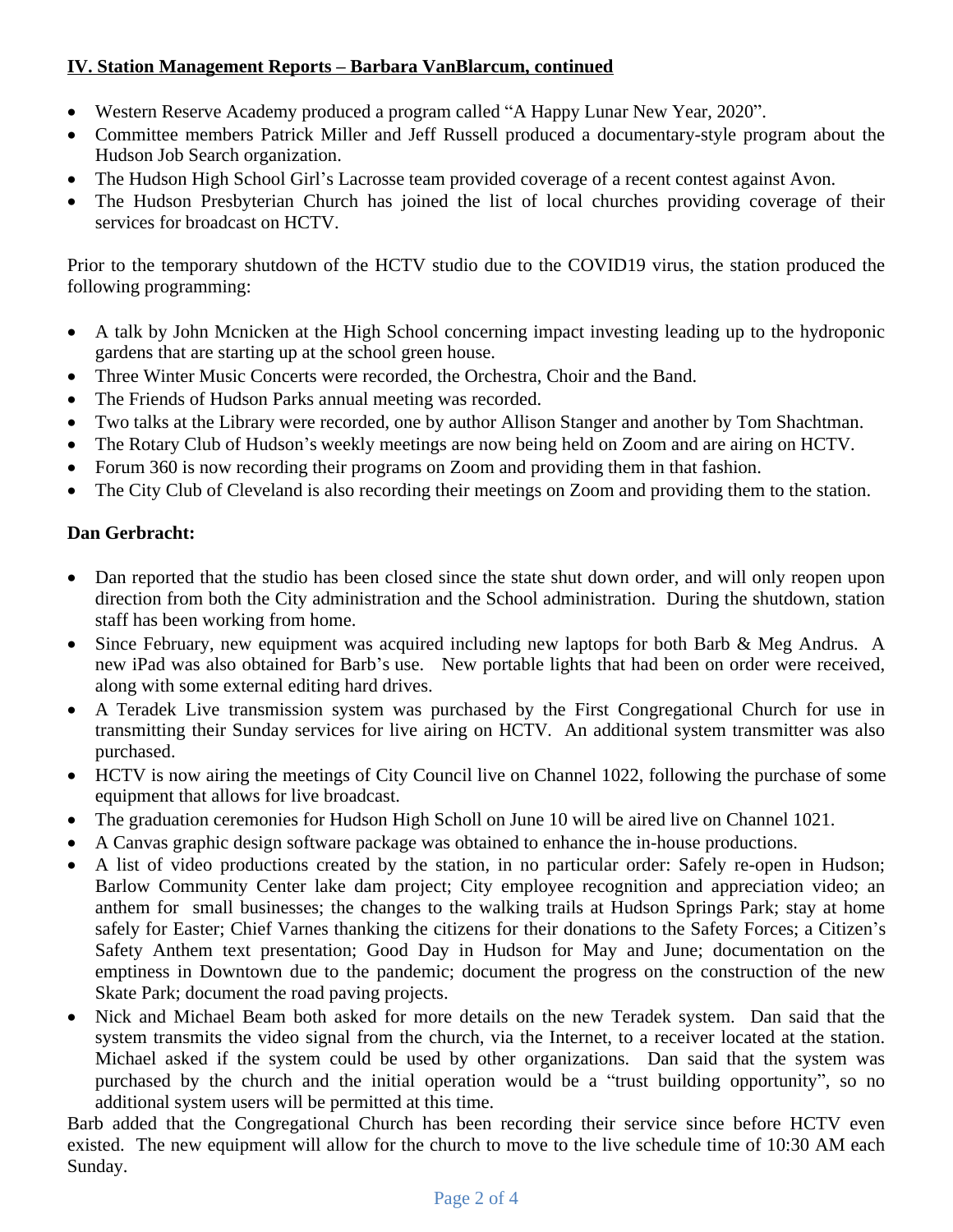At this point Kabir joined the meeting from his garage.

# **V. Friends of HCTV Update – All**

Nick reported that the annual \$1,000 scholarship from the Friends of HCTV group was awarded to Anne Sexton, who is a Hudson High School senior who has volunteered at the station for all four years of her high school career. One other senior student had applied for the scholarship. Plans are being made for the actual presentation of the award to Anne sometime soon. Ginny Frazer said that she has supplies to create some signs that will be used during the actual scholarship presentation.

Ginny said that the Friends of HCTV president, Gary Dixon, Barbara VanBlarcum and other members are working with the Hudson High School Guidance Department to produce the Class of 2020 Scholarship Awards Program, which was canceled because of the coronavirus. It will be on HCTV and on Vimeo.

# **VI. FCC Docket Order # 05-311 – Nick Zaklanovich**

Nick and Barb both "attended" the recent on-line meeting of the Alliance for Community Media (ACM) organization, which supports the efforts of public access operations nationwide. ACM reported that the appeal of the Federal Communications Commission (FCC) # 05-311order that could impact franchise payments to the HCTV station was denied. The denial of the appeal was not a surprise.

Following that move, the FCC issued a third reading concerning their order, which refined some of the points that were less than clear in the original order. Nick read a portion of the FCC release that basically said that the cable companies must negotiate any changes in franchise payments with the impacted cities, before any franchise payment changes are implemented.

Additionally, the ACM has joined with many cities around the country, led by the City of Portland, OR, in a law suit against the order in the Sixth District Federal Court sitting in Cincinnati. The suit argues that the FCC ruling will cause "irreparable damage" to the Public Access operations across the country. Amicus briefs (Friends of the Court) that generate additional comments related to the case are expected in the next week and a hearing before the court in the matter should take place in the fall of 2020.

There is also an effort in the U.S. Congress to help fight the impact of the FCC ruling. The Protecting Community Television Act would legislatively reverse the FCC order. The bill has thirty-five co-sponsors in the House and seventeen co-sponsors in the Senate, but none of the co-sponsors are from the Ohio congressional contingent. Nick said that any committee members who wish to do so could contact the Ohio representatives and ask for their assistance in supporting and enacting the bill. Jeff asked that information concerning the Congressional effort be forwarded to the committee members. Nick said that he would do so before the end of the week.

# **VII. New Access Program Ideas, Previous Meeting Follow Up & Once Around – All**

Barb reported that Heidi Schweigoefer, host of the North of 60 program, has reached out several times concerning once again gaining access to the station, in order to record new programs. Since no schedule for the reopening is currently available, Heidi asked if it would be possible to record programs outside of the studio.

Nick asked if any franchise payments have been received from Spectrum since the last meeting. Dan responded that a fourth quarter 2019 payment was received and was slightly lower than the normal payment. Barb added that a new reduction fee appeared, without explanation, to the most recent payment. She said that other ACM member stations have also seen this charge impacting their franchise payments, and that the